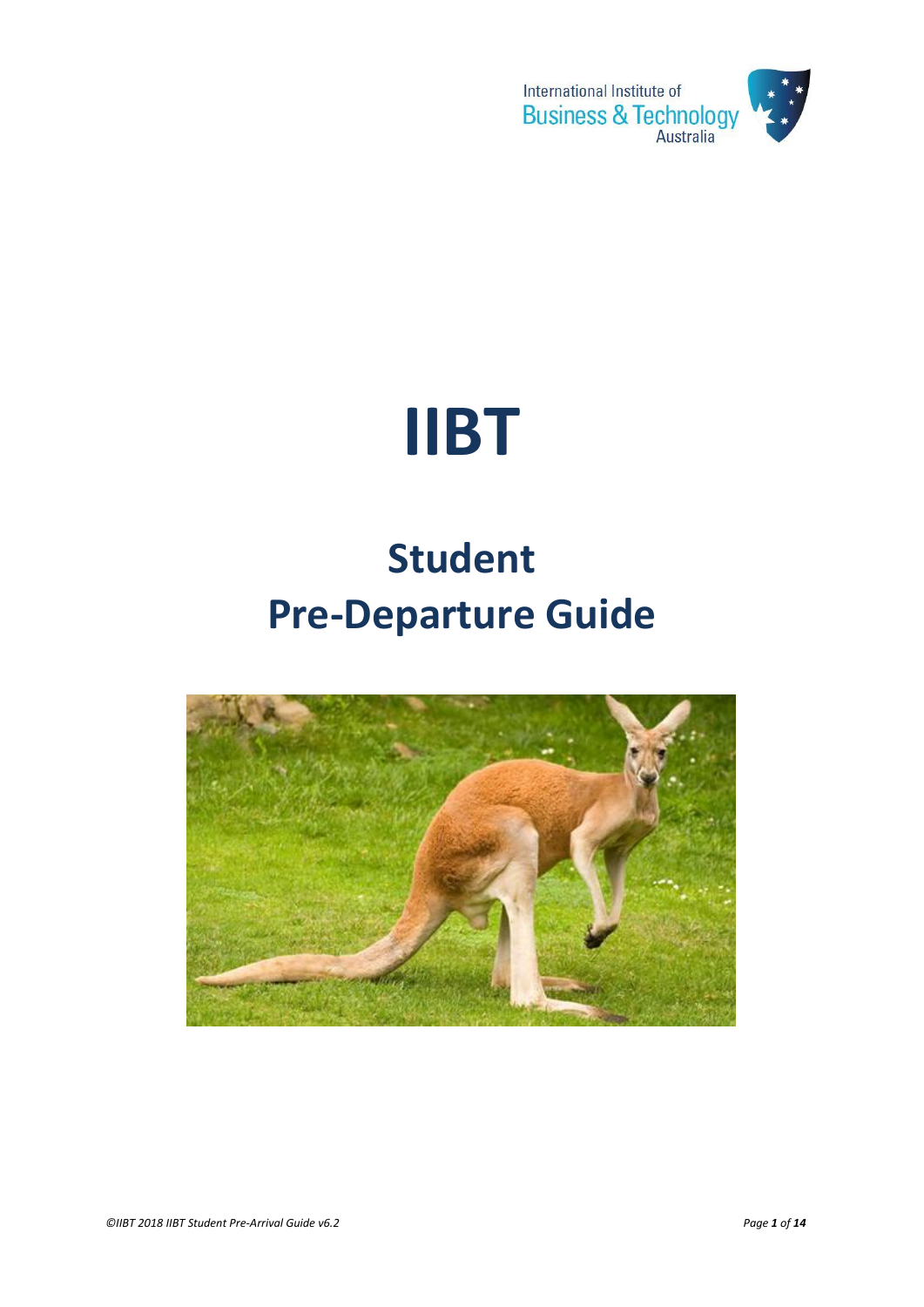

## **Contents**

#### **Pre-Arrival Information**

This section is sent to students by email with their eCoE. 

## 

#### **IIBT Student Arrival Guide**

This booklet is given to students at Orientation Day.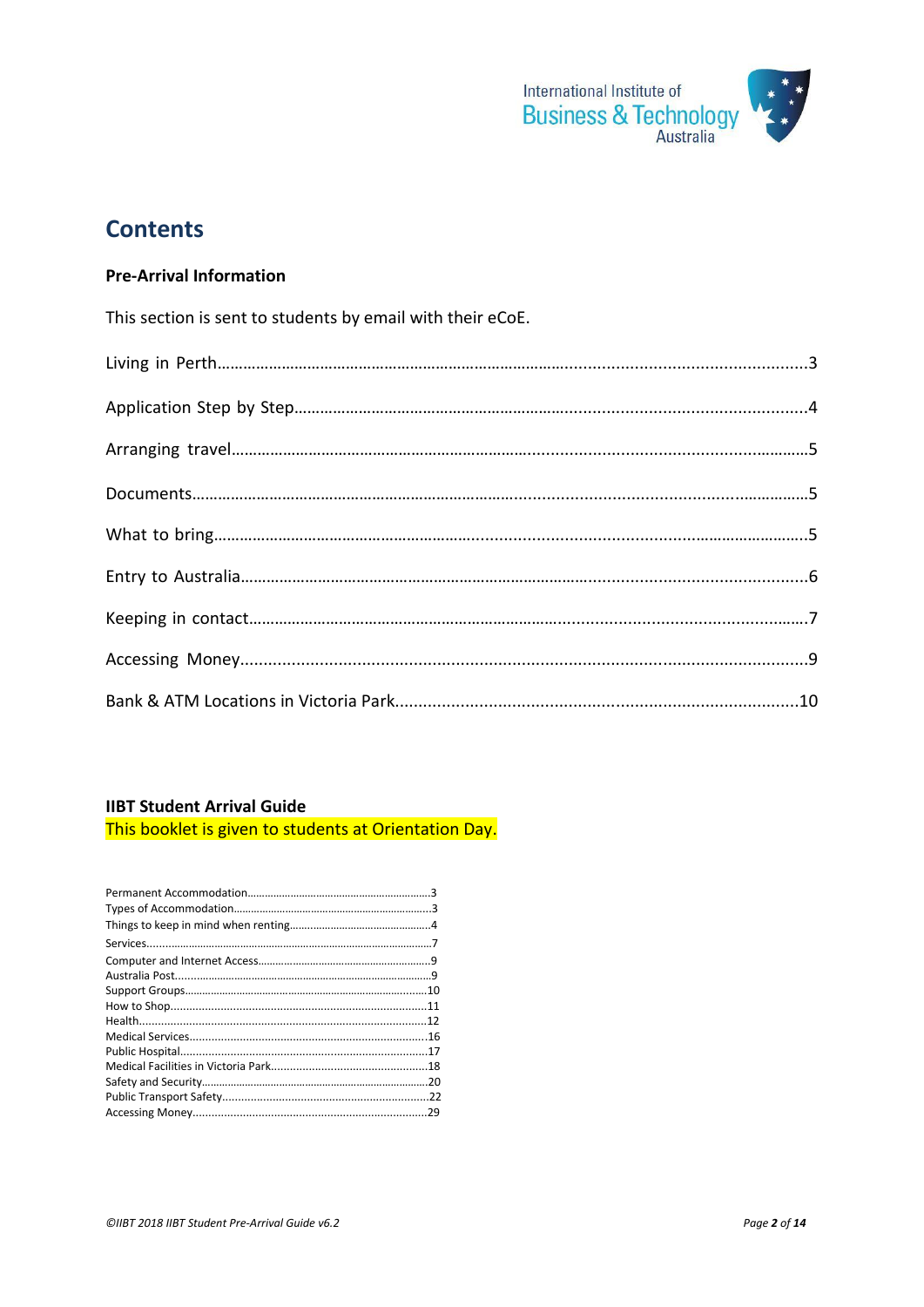

## **Living in Perth:**



Perth is the capital of Western Australia and enjoys more hours of sunshine than any other capital city in Australia. It is famous for its warm, sunny, Mediterranean climate, clear blue skies and over 80km of beautiful white sandy beaches.

Perth has an exciting nightlife, bustling markets, inner city parks, plenty of riverside and beachside restaurants and cafes and a huge range of outdoor activities and experiences to enjoy. There is excellent shopping in and around Perth and the locals are renowned for their friendliness.

It is a land blessed with spectacular diversity where the deep reds of ancient interior rock formations contrast with the sparkling blue of the Indian and Southern Oceans and the lush greenery of the stunning southern regions.

Western Australia has the fastest growing economy in the country and the economic boom has created well-paid career opportunities for both graduates and students.

#### Weather and Seasons

Perth has a Mediterranean climate which means that for most of the year, the weather is fine and sunny, and even during the short mild winter the sun is often shining. Because of the abundance of sunny weather, many people in Perth do outdoor activities. So if you enjoy sight-seeing, outdoor activities, warm sunny days, or relaxing on clean sandy beaches, Perth is the perfect place for you.

Spring begins in September in Perth, and from this time on, the weather quickly warms to fine sunny conditions for the many months ahead. For the most part spring is sunny and warm, especially from October and November, the weather is generally fine and rain is usually minimal or absent.

Summer in Perth officially starts in December, finishing 3 months later at the end of February. The weather is warm to hot over the summer months, although the hottest months are usually January and February. The weather is fine and dry, and rain at this time of year is very unusual. Because of this lack of rain, water restrictions are put in place during summer to ensure that there is a sufficient water supply throughout the year.

Autumn begins in March and finishes at the end of May, although autumn in Perth is not typical of autumns most people would be familiar with. Autumn in Perth is like an extension of summer, or perhaps a second spring. With warm sunny days and cooler nights, there is still plenty of sunshine left before winter. Although the weather is still mostly fine, there may be an occasional shower or humidity.

The mild Perth winter begins at the start of June and finishes at the end of August. It is generally a rainy season; however there are some cool sunny days in this period. Sometimes there are severe storms with downpours of rain, lightning or thunder. (Source: Perth Tourist Centre)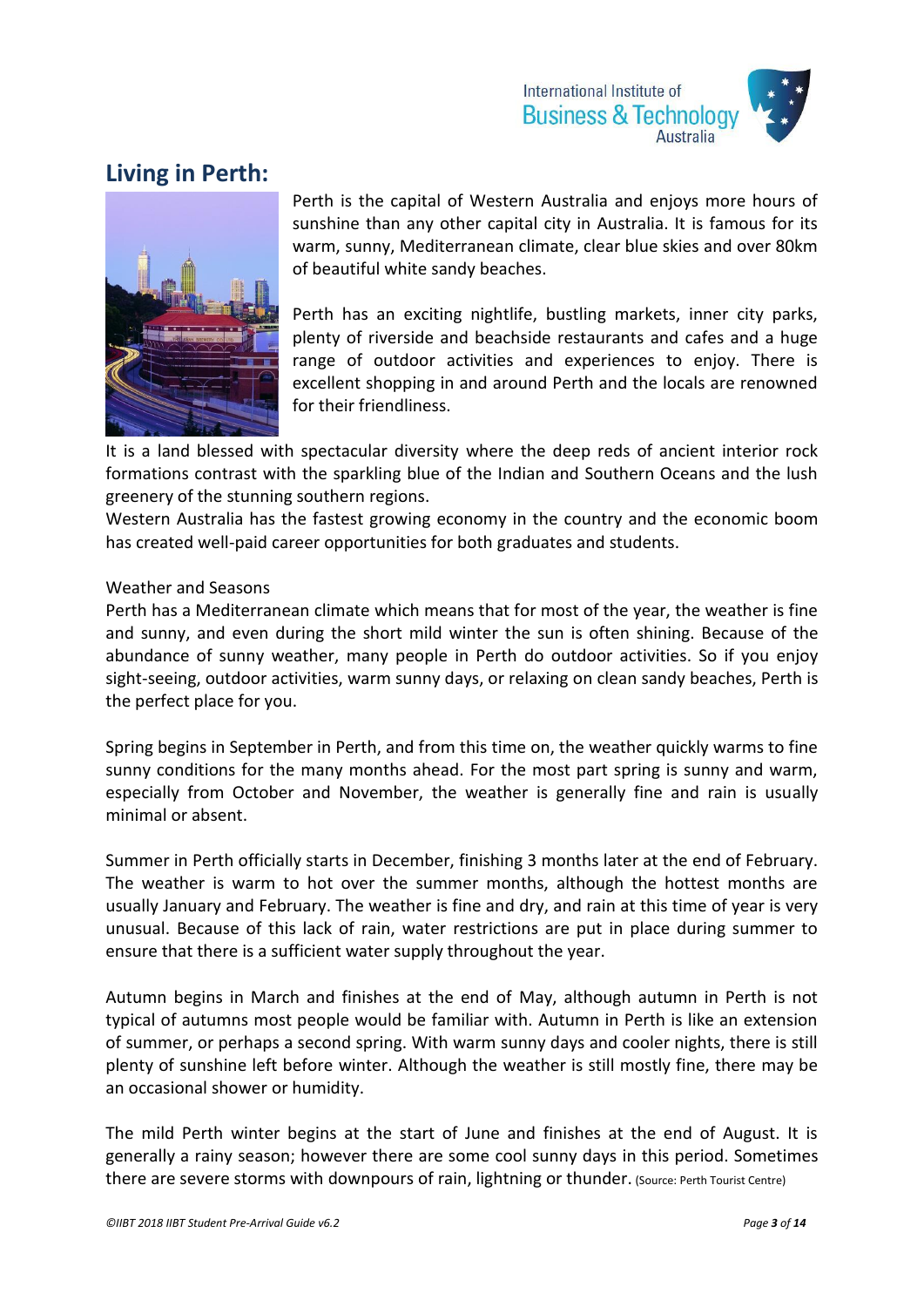

## **Application Step by Step**

- 1. Student enquiry and application
- 2. International Student Admission
	- Offer of place
- 3. Student Acceptance
	- Return forms and fees
- 4. Confirmation of Enrolment
	- CoE received
- 5. Student finalises Visa Application
	- With Department of Immigration and Border Protection (DIBP)
- 6. Student makes travel arrangements
	- Accommodation arrangements may also be made
- 7. Student arrives in Australia
	- Pick-up from airport, taken to accommodation
- 8. Student Orientation Day
	- Welcome to IIBT
	- Induction and Student Visa Responsibilities
	- Arrange Overseas Student Health Cover (OSHC)
	- Set up bank account
	- Organise Smartrider
	- Telephone card
- 9. Classes begin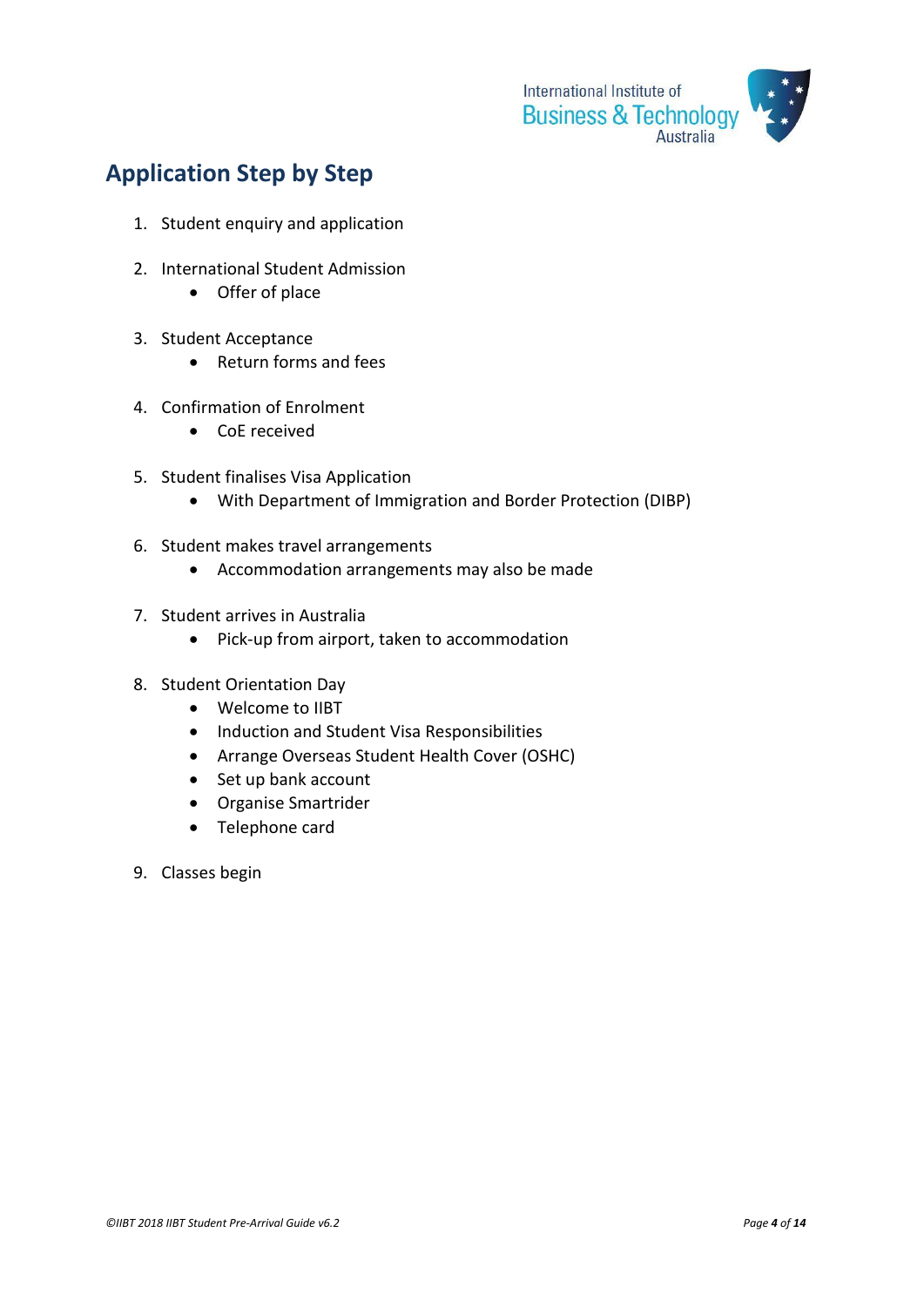

## **Bringing your family**

#### **Dependents of IIBT Students Schooling**

If you intend to bring dependent children to Australia, you will need to consider specific arrangements for their visas and schooling. In Australia, it is compulsory for school aged children (6-16 years of age) to attend school. You must enrol your dependent children in either government or private schools on a fee-paying basis. You are required to pay the school fees directly to the school prior to enrolment. However, if you are a Masters or PhD student, then you are able to enrol your dependent children into public primary and secondary schools at no cost. Visit [tafeinternational.wa.edu.au/your-study-options/](http://tafeinternational.wa.edu.au/your-study-options/) study-atschool/dependents-of-Masters-or-Phd-students for more details. You will also need to check with them on whether you are eligible when you are at the ELICOS study period.

#### **English as a Second Language**

If your dependent children are enrolled in a public or private school and require either English as a Second Language or learning difficulty/disability support, you will need to pay for these additional expenses. These costs will vary and may involve your dependent children moving to a school specifically designed to provide the required support. We recommend that your dependent children commence English language training prior to arriving in Perth. Visit [education.wa.edu.au](http://education.wa.edu.au/) for more information from the Department of Education in Western Australia.

## **Arranging Travel**

Please try to arrive at least 2 -3 days before Student Orientation Day to allow enough time to settle-in.

An airport representative will meet you at the airport unless other arrangements have been made.

## **Documents**

You should prepare a folder of official documents to bring with you to Australia, including:

- Valid passport with Student Visa
- Offer of a place/admission letter from IIBT
- Confirmation of Enrolment (eCoE) issued by IIBT
- Receipts of payments (tuition fees, OSHC, bank statements etc)
- Insurance policies (if any)
- Original or certified copies of your academic transcripts and qualifications
- Other personal identification documents, eg birth certificate, ID card, drivers licence
- Medical records and/or prescriptions
- CAAW if you are under 18

## **What to bring**

#### **Baggage allowances**

*©IIBT 2018 IIBT Student Pre-Arrival Guide v6.2 Page 5 of 14* Baggage allowances flying into Australia will vary according to your carrier, flight class and country of origin. Please check with your carrier prior to departure. Economy passengers are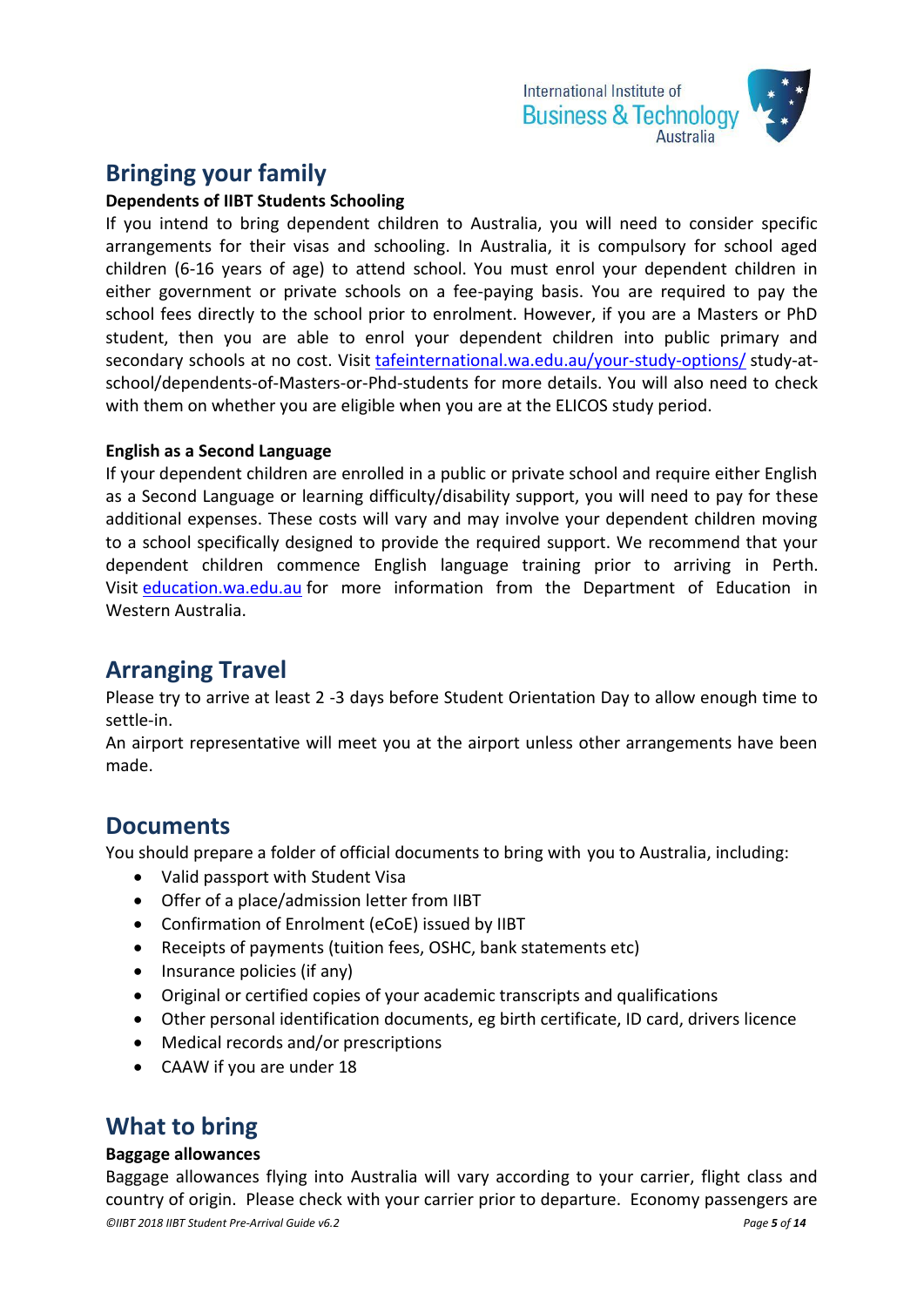

generally permitted 1 x checked luggage (35kg) and 1 x carry-on (7kg) for international flights, but only 20kg of checked luggage on domestic flights within Australia. This will significantly limit the amount of things you can bring, especially if you will fly within Australia to get to your final destination. Therefore, it is essential to think the packing process through very carefully. You will be able to purchase most things upon arrival in Australia but the price may be higher than in your own country.

#### **Seasonal Considerations**

Summer in Australia is from December to February, autumn from March to May, winter from June to August, and spring from September to November. For most of the country the hottest months are January and February.

If you arrive in June or July, the coldest months of the year, you may need to bring or buy winter clothing and blankets. You may also need to purchase a heating appliance once you arrive.

#### **Clothing**

On most campuses, students usually dress informally. Jeans or slacks with t-shirts or blouses, sneakers or "running shoes" are almost standard dress. Shorts are often worn during the summer months and sandals are the most common footwear. It is acceptable for both men and women to wear shorts and sleeveless t-shirts. This is common during the hotter months.

A sports coat or suit and tie for men and appropriate dress for women is necessary for some functions such as formal dinners, a graduation ceremony, student dances or balls. For festive occasions, you may want to bring traditional dress and accessories.

#### **Dictionary (bilingual)**

IIBT strongly recommend that you bring a bilingual dictionary with you. This is essential for students to manage the needs of an English speaking and learning environment.

#### **Bringing Your Computer**

If you own a laptop, we recommend you bring it to Australia. Certificate IV in Business and Certificate IV in Information Technology students are required to bring this daily to class. You will need an Office program on your laptop such as Microsoft Student as you will need Word and Excel programs.

If you have owned and used your computer for more than 12 months prior to arrival, it may be allowed in tax-free. Proof of the date of purchase and purchase price may be required. Computers which are less than 12 months old and over AUD\$400 may attract Goods and Services tax (GST) at a rate of 10%. Consideration is given as to whether or not you intend to export the computer at the conclusion of your studies.

To satisfy the Customs Officer that you will be taking the computer out of Australia you should bring along a statutory declaration (a written declaration witnessed by the certifying authority in your country) stating that the computer is for use during your studies in Australia, and that you intend to take it back with you when you complete your studies. You may be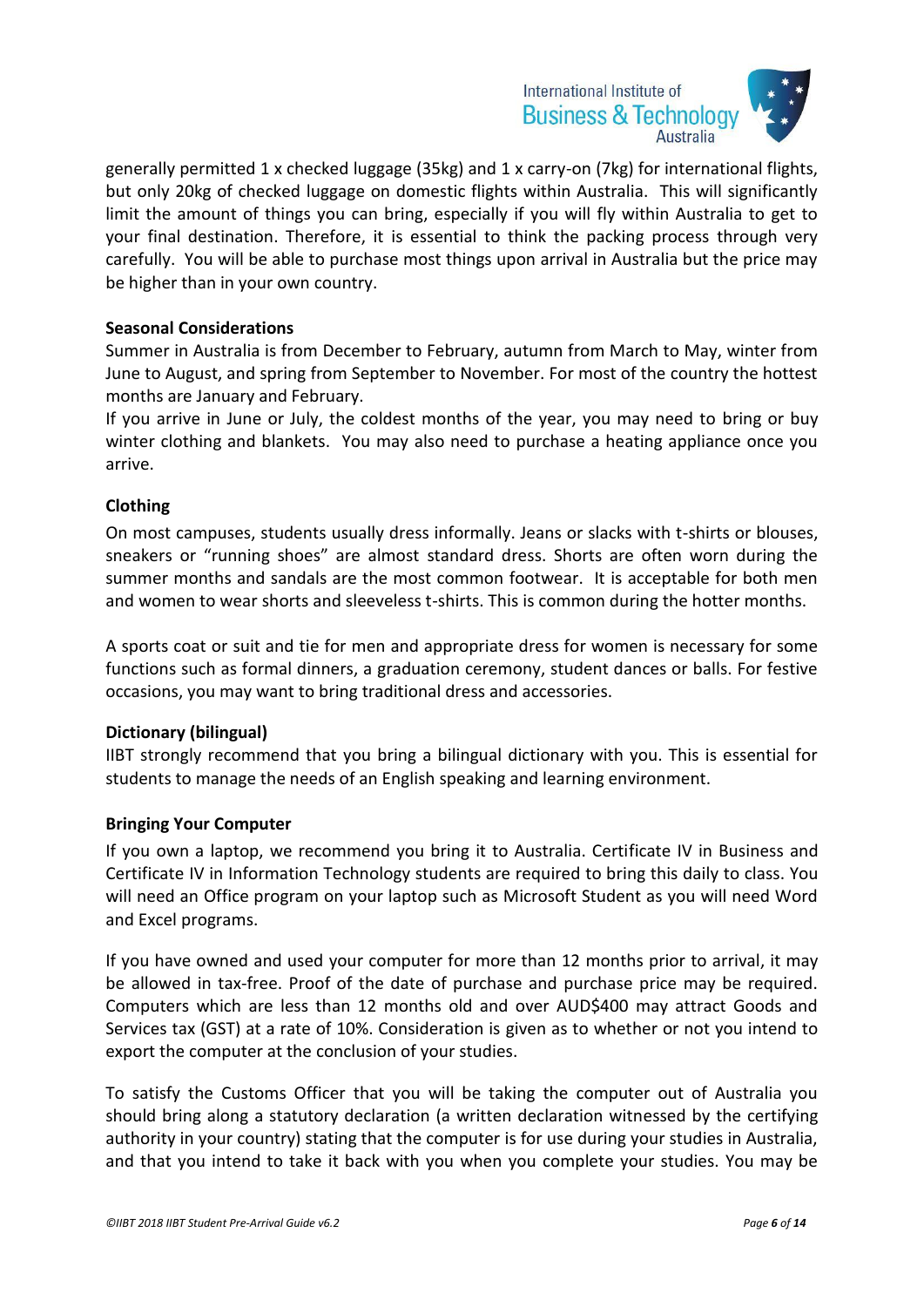

required to give an undertaking under Section 162 to this effect and provide a cash security to Australia Customs upon arrival.

#### **Mobile Phones & Laptops**

If you are considering bringing a mobile phone, laptop, or any communication devices we suggest that you visit the Australian Communications and Media Authority **www.acma.gov.au** before making any purchases. Some students have brought in their own laptops with internal modems only to discover that they were unable to use their modem in Australia. Any external or built-in modems must be **Austel Approved** in order to function in Australia.

#### **Other Items You Might Need to Include (most can also be purchased in Australia)**

- $\boxtimes$  alarm clock
- $\boxtimes$  bath towels, bed sheets, pillow cases
- $\boxtimes$  small sewing kit
- music CDs or iPod
- $\boxtimes$  sporting equipment
- toiletries
- umbrella
- $\boxtimes$  small gifts from home
- $\boxtimes$  scientific or graphics calculator
- camera
- $\boxtimes$  micro recorder for lectures
- $\boxtimes$  spare spectacles or contact lenses
- $\boxtimes$  your optical prescription
- $\boxtimes$  photos of friends and family
- $\boxtimes$  swimming costume



The standard voltage for electrical items in Australia is 240V. Electric plugs have three flat pins one of which is an earth pin. You may need to buy an adaptor or have the plugs changed when you arrive.

Note: In the picture, the red dot indicates that the switch is on and power is flowing through that socket.

## **Entry to Australia**

#### **On Your Flight**

Wear comfortable, layered clothing so that you are able to make adjustments according to the local weather. Remember – if you are flying from a northern hemisphere winter into the Australian summer it will be **very HOT** so wear light weight clothing underneath, and have a pair of sandals or lighter shoes in your hand luggage if you need cooler footwear. Alternatively extra clothing may be required on-hand if flying into the Australian winter season.

#### **Australian Immigration**

When you first arrive in Australia you will be required to make your way through Australian Immigration (follow the signs for Arriving Passengers as you leave the plane). An Immigration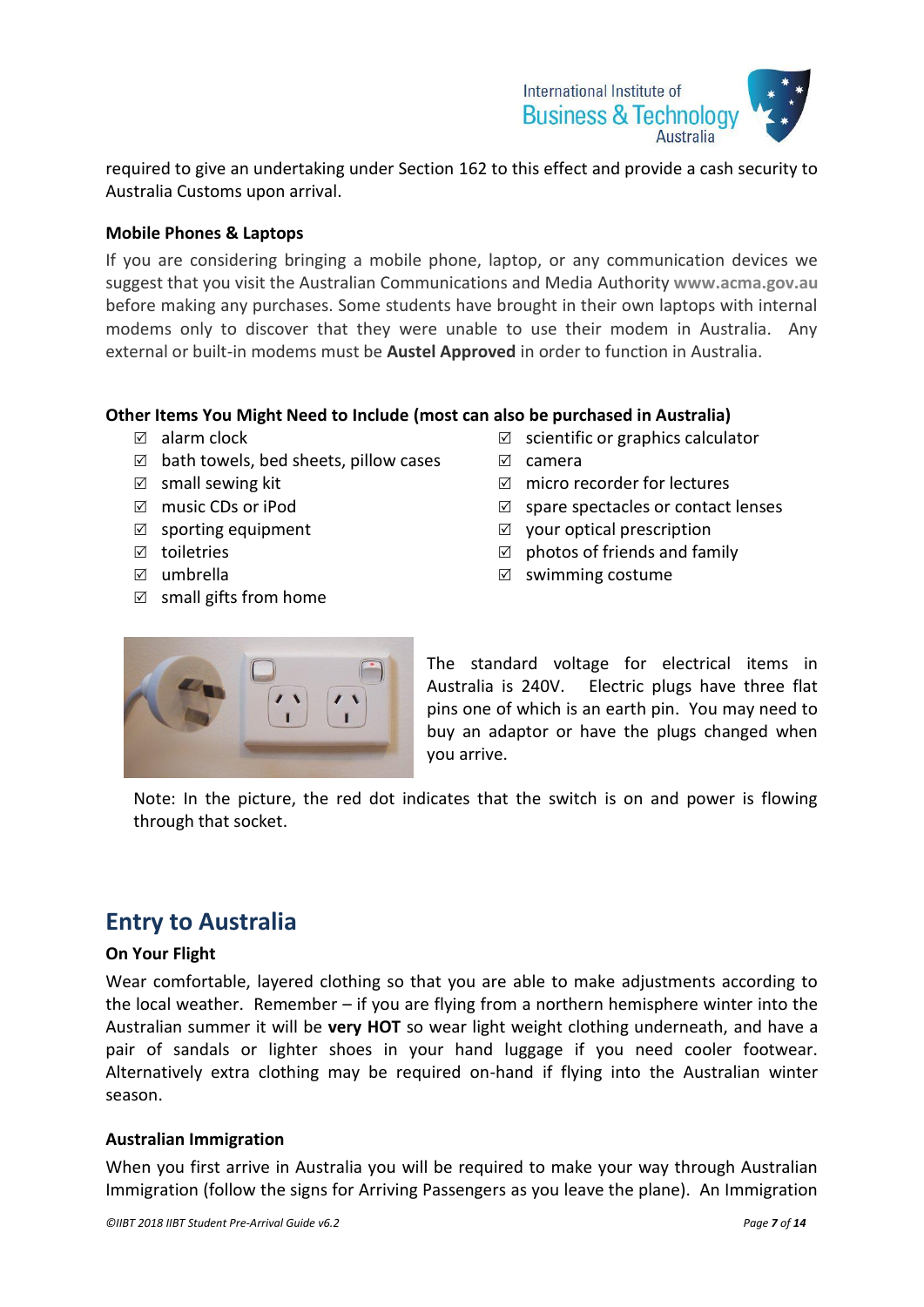

Officer will ask to see your completed Incoming Passenger Card (given to you on the plane) along with your passport and student visa evidence. The Immigration Officer will check your documents and may ask you a few questions about your plans for your stay in Australia.

#### **Baggage Claim**

Once you have passed through the immigration checks you will move to baggage claim (follow the signs) and collect your luggage. Check that nothing is missing or damaged. If something is missing or damaged go to the **Baggage Counter** and advise them of your problem. Staff at the Baggage Counter will help you to find your belongings or lodge a claim for damage.

#### **Detector Dogs**

You may see a **Quarantine Detector Dog** at the baggage carousel or while waiting in line to pass through immigration, screening luggage for food, plant material or animal products. If you see a detector dog working close to you, please place your bags on the floor for inspection. These dogs are not dangerous to humans and are trained to detect odours. Sometimes a dog will sit next to your bag if it sniffs a target odour. Sometimes dogs will detect odours left from food you have had in the bag previously. A quarantine officer may ask about the contents of your bag and check you are not carrying items that present a quarantine risk to Australia.

#### **Australian Customs and Quarantine**

Once you have your luggage you will go through Customs. Be careful about what you bring into Australia. Some items you might bring from overseas can carry pests and diseases that Australia doesn't have. You must **declare ALL** food, meat, fruit, plants, seeds, wooden souvenirs, animal or plant materials or their derivatives.

Australia has **strict quarantine laws** and tough on-the-spot fines. Every piece of luggage is now screened or x-rayed by quarantine officers, detector dog teams and x-ray machines. If you fail to declare or dispose of any quarantine items, or make a false declaration, you will get caught. In addition to on-the-spot fines, you could be prosecuted and fined more than AU\$60,000 and risk 10 years in prison. All international mail is also screened.

Some products may require **treatment** to make them safe. Items that are **restricted** because of the risk of pests and disease will be seized and destroyed by the **Department of Agriculture**.

More information about what you can/can't bring into Australia can be found on the Department of Agriculture website page [Passenger and Mail Import Inquiry](http://www.daff.gov.au/biosecurity/travel/cant-bring-form)

Please review the [Travel Information](http://www.daff.gov.au/biosecurity/travel) page and the '[Arriving in Australia](http://www.daff.gov.au/biosecurity/travel/cant-take) – Declare it!' page on the department website. These pages provide details of items not permitted entry into Australia.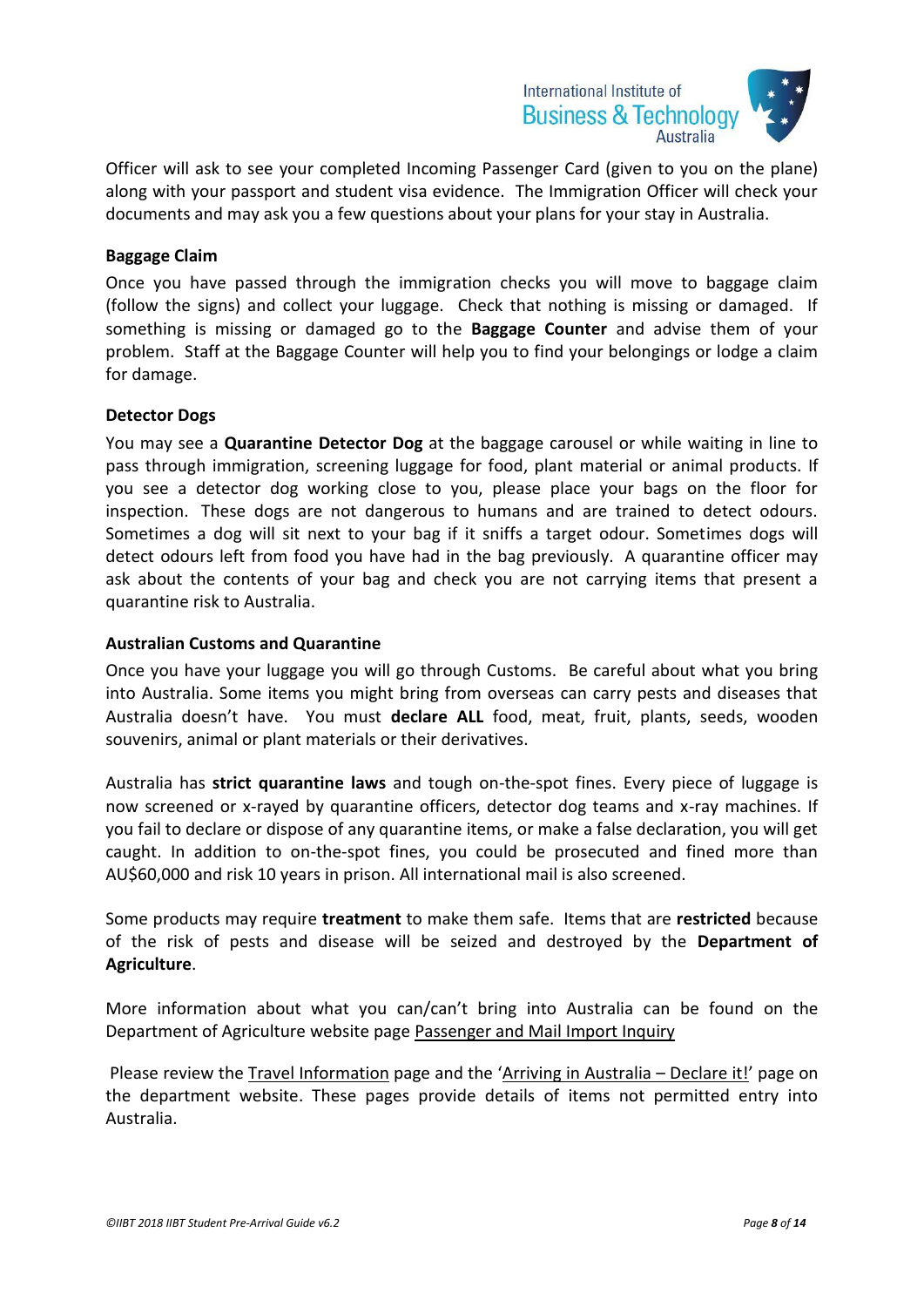

You may also consult the [Food and Drink Import Inquiry](http://www.daff.gov.au/biosecurity/travel/cant-bring-form/australian_biosecurity) page on the department website which has useful information. The advice provided does not remove the requirement for you to declare the items for inspection by Department of Agriculture officers.

[FAQs](http://www.daff.gov.au/biosecurity/faqs)

#### **Arrivals Hall**

You will be able to leave the restricted area and enter the Arrivals Hall once you have cleared Customs. Here you will find a number of retail and food outlets along with public telephones, an information booth and money exchange facilities. If you arrive on a weekend, you may like to exchange money here as most banks are not open on Saturdays and Sundays.

## **Keeping in Contact**

Before you leave home, you should provide your family and friends, and your education provider in Australia, with details of your flights to Australia and where you will be staying when you arrive. (Do not change these details without informing them.) Once you have arrived in Australia, you should then let your family and friends know that you have **arrived safely**. It is important to **ALWAYS** let someone know where you are and how to contact you by phone or by post.

If you would like to visit the IIBT premises prior to Orientation Day please contact administration to arrange a suitable time.

## **Accessing Money**

You should read this section carefully, and discuss the issues raised in this section with the bank or financial institution in your home country before you leave. All banks operate differently and you should be aware of all fees, charges, ease of access to your funds, and safety of the way in which you will access those funds. Please note: you will be helped on Orientation Day to open a bank account.

#### **How Much to Bring**

You will need to make sure you have enough funds to support you when you first arrive. It is recommended that you have approximately **AU\$1500 to AU\$2000** available for the first two to three weeks to pay for temporary accommodation and transport. You should bring most of this money as either **Traveller's Cheques** or on an international credit card. Traveller's cheques can be cashed at any bank or currency exchange in Australia.

Please note that it is **not safe to bring large sums of money** with you! Lost credit cards or traveller's cheques can be replaced, but very few travel insurance companies will replace lost or stolen cash. Do not ask someone you have just met to handle your cash for you or to take your cash to make payments for you. Not even someone who may indicate they are studying at the same education institution.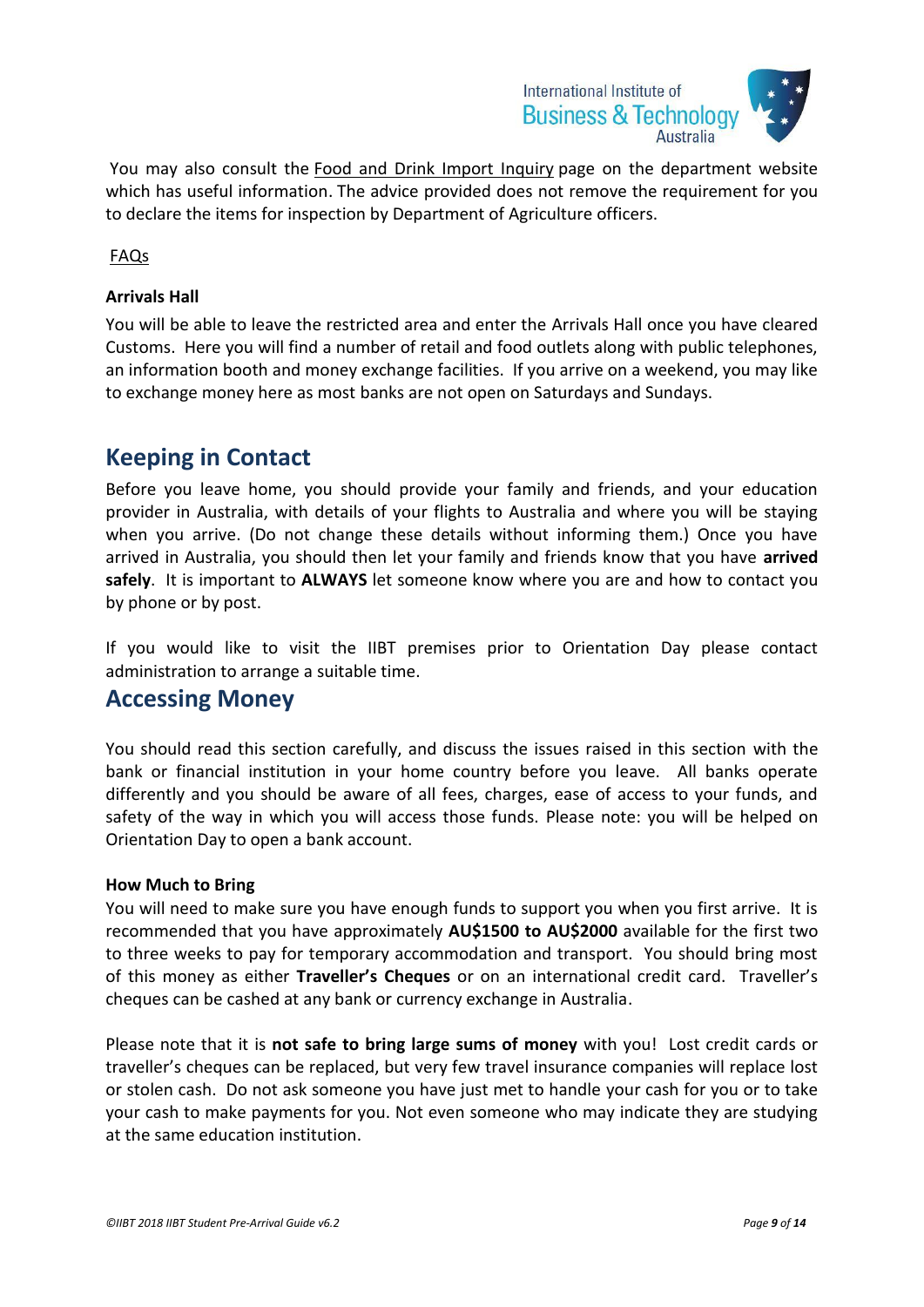

#### **Currency Exchange**

Only Australian currency can be used in Australia. If you have not brought some with you, you will need to do so as soon as possible after arrival. You can do this at the airport. Once you have arrived in Perth, you can also change money at any bank or at currency exchanges.

#### **Electronic Transfer**

You can transfer money into Australia by **electronic telegraph or telegraphic transfer** at any time. This is a fast option and will take approximately **48 hours**, but the bank will charge a fee on every transaction.

#### **ATMs**

Automatic Teller Machines are located everywhere (including at the airport) and you can immediately withdraw cash from your overseas bank account at **ATMs displaying the Cirrus Logo** (if your ATM card has international access). Check this with your financial institution before leaving home. **Cirrus** 

#### **Credit Cards**

All major international credit cards are accepted in Australia but you must remember that **repayments** to many of these cards can only be made in the country where they were issued. Do not rely on being able to get a credit card once you arrive in Australia because this is very difficult due to credit and identification laws.

#### **Setting up a Bank Account**

IIBT will help you to do open an account on Orientation Day. You can choose to open an account in any Bank, Credit Union or Building Society in Australia. Do your research to get the best deal.

To open a bank account you will need:

- $\checkmark$  your passport (with arrival date stamped by Australian immigration)
- $\checkmark$  student ID card
- $\checkmark$  money to deposit into the account (this can be as little as \$10)

Anyone who wishes to open a bank account in Australia must show several pieces of personal identification which are allotted a points system. 100 points of identification is required to establish your identity as the person who will be named in the account. Your passport and proof of your arrival date in Australia will be acceptable as 100 points If you open an account within six weeks of arrival in Australia. After this time you will be required to produce additional documentation. As a student you will be able to open an account with special student benefits. Many banks have 'Student Accounts' which contain no or minimal fees for transactions that might normally be attached to regular savings accounts. You will also require the student ID card from your institution to prove you are a student and should have access to the benefits offered by a student bank account. For a comparison of accounts in banks throughout Australia see: [www.banks.com.au/personal/accounts](http://www.banks.com.au/personal/accounts)

Most people in Australia enjoy the convenience of Internet banking and/or Telephone banking, which enables them to manage their money, pay bills etc. from home. At the time you are setting up your account you can request these services from your bank.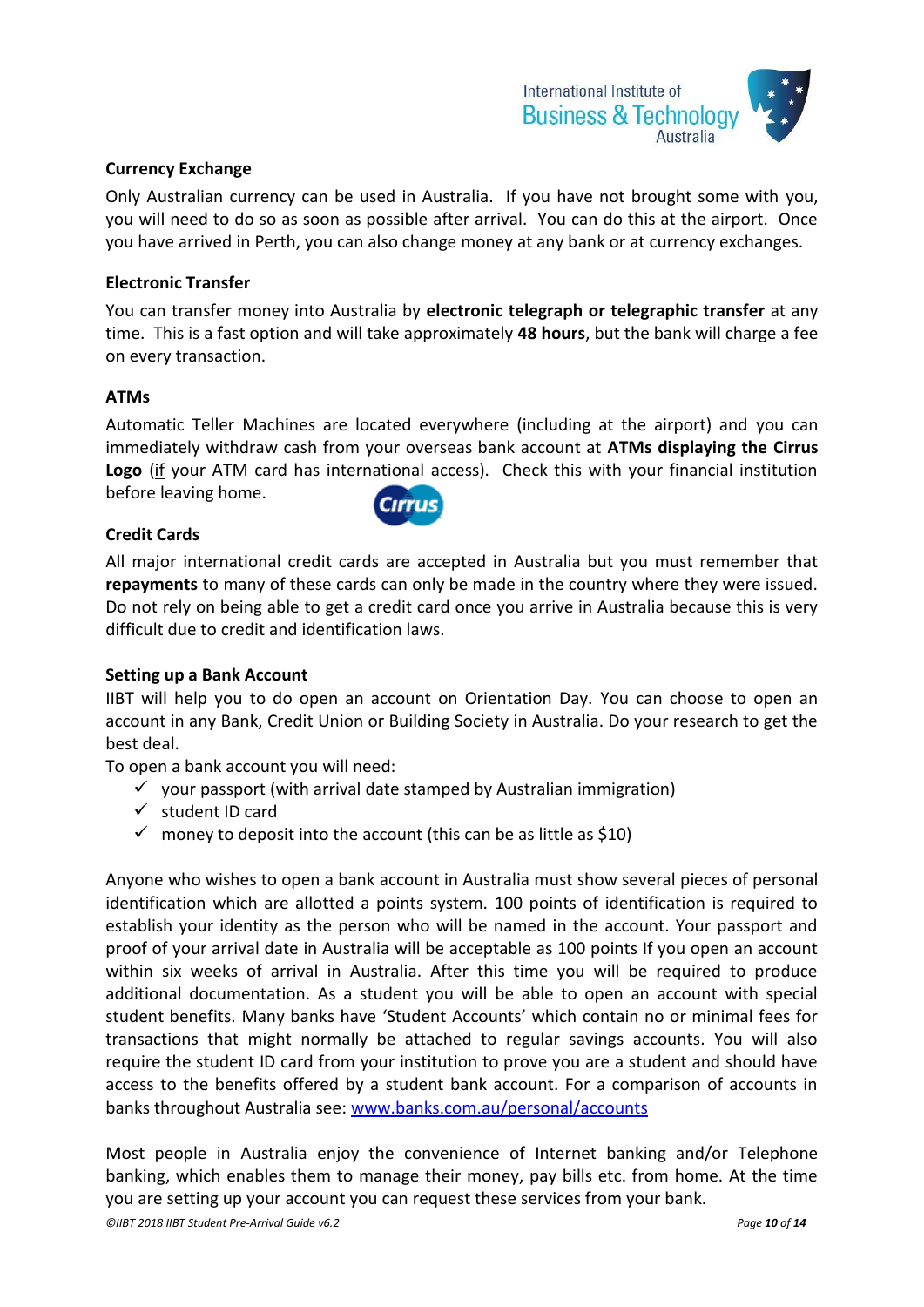

## **Bank & ATM Locations in Victoria Park**

#### **Banks**

Commonwealth Bank 413 Albany Highway, Victoria Park 6100

Westpac Victoria Park East Branch 771 Albany Hwy, Victoria Park WA 6100

#### **ATMs**

- Westpac ATM 366 Albany Highway, Victoria Park
- ANZ ATM 366 Albany Highway, Victoria Park
- Bankwest ATM 400 Albany Highway, Victoria Park
- NAB ATM 396 Albany Highway, Victoria Park
- CBA ATM 413 Albany Highway, Victoria Park



#### **Banking Hours**

Most bank branches are open from 9:30am to 4:00pm Monday to Thursday, and till 5.00pm on Friday. Some branches may be open Saturdays (check with your individual bank). ATMs remain open 24 hours a day. However, you should be aware of your personal safety if accessing cash from an ATM at night in quiet areas where there are not a lot of people around.

#### **Bank Fees**

Bank fees are the price you pay for the products and services that banks offer. Different banks charge different fees for different products and services, and the best way to find out what fees apply is simply to ask your bank. Any fees that apply to your accounts are fully disclosed in information leaflets and terms and conditions that your bank can provide before you open your account. Some banks waive some fees if you are a full-time student and nominate a student account. Some student friendly banks include:

- $\checkmark$  Commonwealth Bank of Australia www.commbank.com.au
- $\checkmark$  National Australia Bank www.nab.com.au
- $\checkmark$  ANZ Bank www.anz.com.au

The way you do your banking may also affect the fees that apply for example: internet banking rather than walking into a branch. If you don't understand any fee which has been charged, contact your bank.

#### **EFTPOS**

Short for 'Electronic Funds Transfer at Point Of Sale', EFTPOS terminals can be found where goods or services are sold, for example, supermarkets, service stations, restaurants, doctors' surgeries and gymnasiums. You can pay for goods and make payments through EFTPOS using your ATM card, rather than paying with cash. At some stores, when you use EFTPOS you can also withdraw cash from your account at the same time. You should be aware that there are some retailers who put limits on how much cash can be withdrawn which may be dependent on the amount which is spent

*©IIBT 2018 IIBT Student Pre-Arrival Guide v6.2 Page 11 of 14*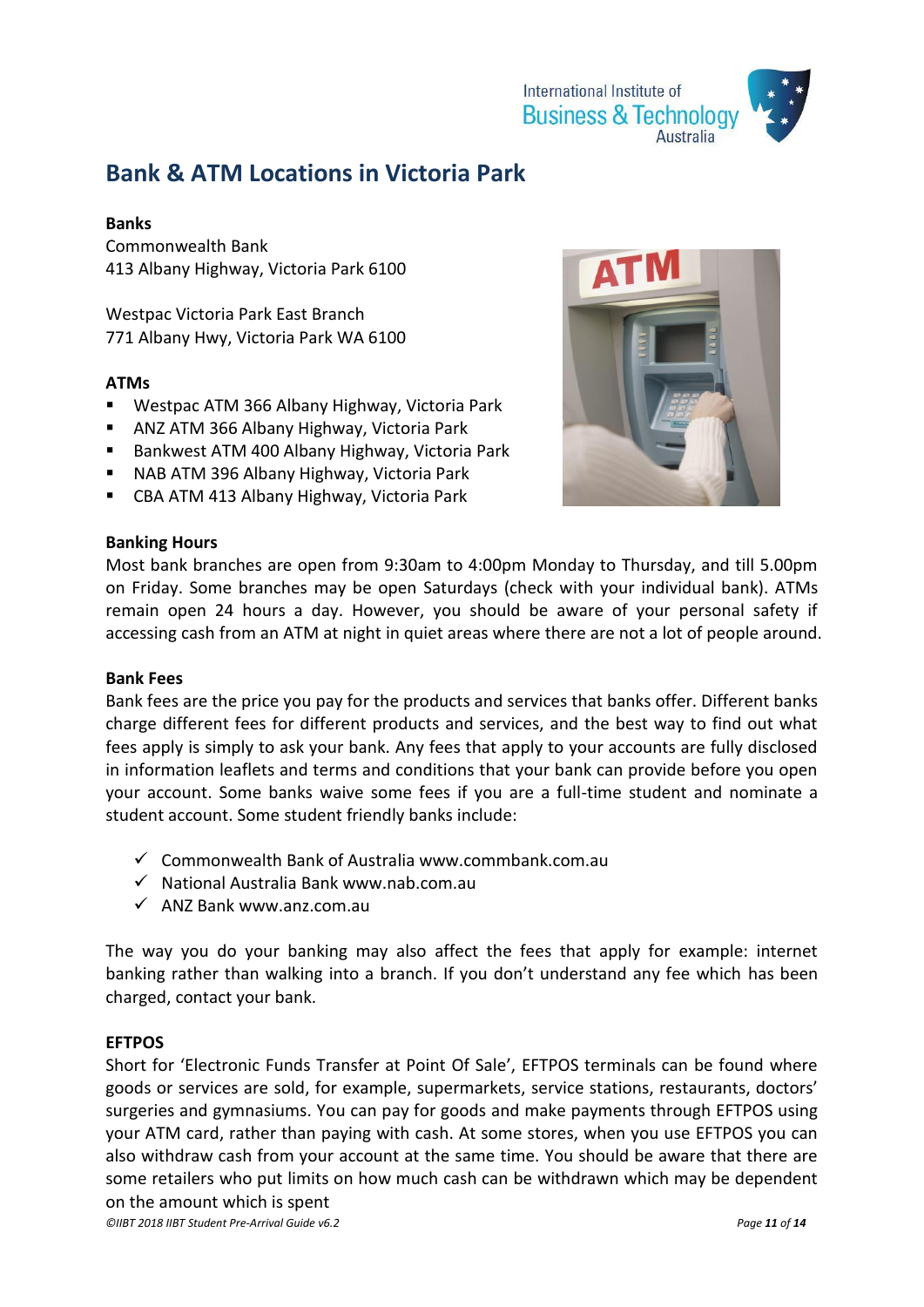

in the store. When paying by EFTPOS, you also use your PIN to access your account. The same rules apply about keeping the PIN confidential and never handing it over to anyone. Be careful no-one is looking over your shoulder when you enter your PIN. See: Using an ATM.

#### **Telephone Banking**

You can use telephone banking to transfer payments to and from accounts, get your account balances, get recent transaction information and pay bills. You will need to register to use telephone banking and will then be given a password or an identification number that allows you to access your accounts over the phone. It's important never to give your password to anyone else.

#### **Internet Banking**

Internet banking allows you to view and check your accounts, review recent transactions, apply for loans and credit cards, or transfer money and pay bills – all on-line. Most banks offer Internet banking facilities, but you will need to register with your bank to gain access. You will then be given a password that allows you to use your accounts on-line. Never give this password to anyone else. There are security issues that need to be considered when using Internet banking. It is recommended that you install and keep up-to-date anti-virus software and a firewall, update security patches and be suspicious of emails requesting you to hand over confidential information such as your Internet banking logon password. Your bank will never ask you for this information, especially in an email. In addition, many banks publish security guides on their websites and this provides important information on precautions that you can take to protect your information on-line. If you are unsure about any approach that appears to be from your bank to provide personal information. Refuse to provide that information until you can attend your nearest branch to discuss

the request over the counter with bank staff. There is no charge for discussing your banking options at a branch.

#### **Over-the-Counter Service**

You can also go into a branch of your bank and, with the assistance of bank staff, conduct transactions including withdrawals, deposits, transfers, and account balance checks. If you do not have a branch close by, you may be able to visit an agency of your branch, such as an Australia Post outlet, to conduct certain transactions. Bear in mind that over-the-counter transactions usually incur higher fees than electronic transactions.

#### **Paying Bills**

Most bank accounts offer lots of easy options for paying bills. Transaction accounts with cheque book facilities allow you to pay bills by cheque, and most transaction accounts and savings accounts allow you to pay bills electronically (e.g., using facilities such as telephone banking, Internet banking) and using direct debits. A note of caution on direct debits – they are a convenient way to pay everyday bills, but always make sure you've got enough money in your account to cover the cost of the debit. If

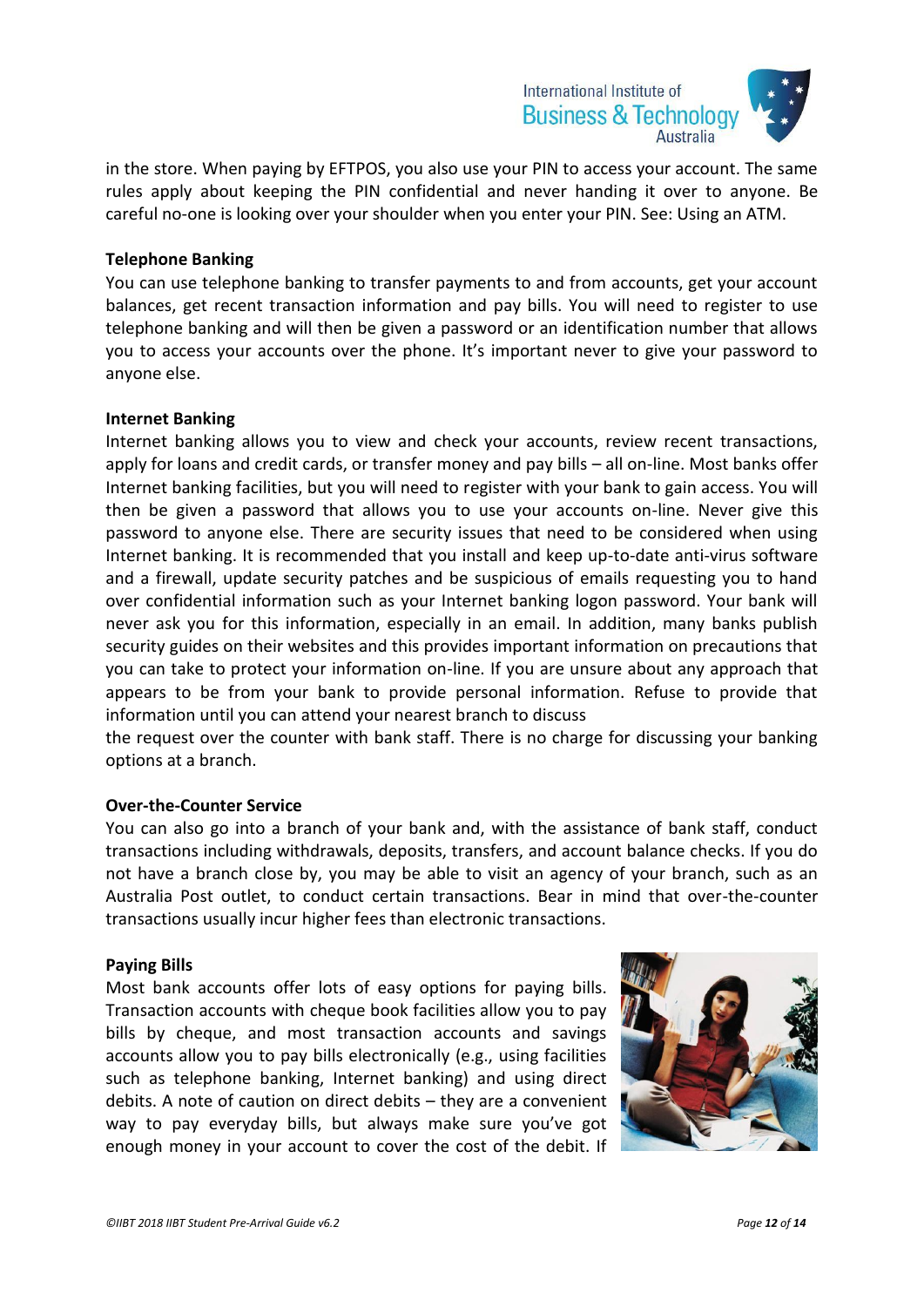

your pay or allowance goes into your account on a certain date, make sure your direct debit payments are scheduled to come out of your account after your pay goes in, or you might end up with an overdrawn account or a dishonoured payment – both can cost you money.

#### **Account Statements**

Most banks will provide regular statements for your accounts. On request, banks will provide statements on a deposit account at more frequent intervals, but this may attract a fee. Bank statements are your record of everything that has happened in your account over a given period – the withdrawals, deposits and transfers that were made, and any bank fees and government taxes you were charged.

Telephone and Internet banking can make it easy to check your statements, and some banks even offer 'mini statements' through their own ATMs. Check your statements regularly to make sure you've got enough money in your account to cover your expenses and keep track of your spending, as well as make sure that all transactions made in your account are legitimate. Refer to your statements to see what fees you are paying on your bank accounts and why, and to see whether a few simple changes to your banking habits could help you to reduce the fees you pay (for example, using your own bank's ATMs instead of other banks' ATMs).

(Source: Australian Bankers' Association Inc.)

#### **Using an ATM**

You will be given a PIN (Personal Identification Number) which you will enter into the ATM to access your account. It is the key to your account and it is important that you never tell anyone your PIN. A bank or reputable business will never ask you for your PIN. If anyone does, be suspicious, don't hand it over and report the incident to the bank and the police. Be careful no-one is looking over your shoulder when you enter your PIN. These general rules should be followed for ATM safety, especially at night:

- $\checkmark$  Minimise your time at the ATM by having your card ready when you approach the machine;
- $\checkmark$  Take a look around as you approach the ATM and if there's anything suspicious, don't use the machine at that time (report any suspicions to the police);
- $\checkmark$  If you don't feel comfortable using a particular ATM, consider continuing on to another branch or using off-street ATMs;
- $\checkmark$  Do remember that EFTPOS can be used to withdraw cash at many other places, like supermarkets and service stations;
- $\checkmark$  If you simply want to check your account balance or transfer funds between accounts, telephone or Internet banking can be used instead of an ATM.
- $\checkmark$  If your ATM or credit card is lost or stolen (or if your PIN has been revealed to another person), notify your bank immediately. This will enable your bank to put a stop on your card immediately so that no one else can use it and get access to your money. Most banks have a 24-hour telephone number for reporting lost cards – it's a good idea to keep a record of this number handy at all times, just in case. If you don't know the number, ask your bank.

(Source: Australian Bankers' Association Inc.)